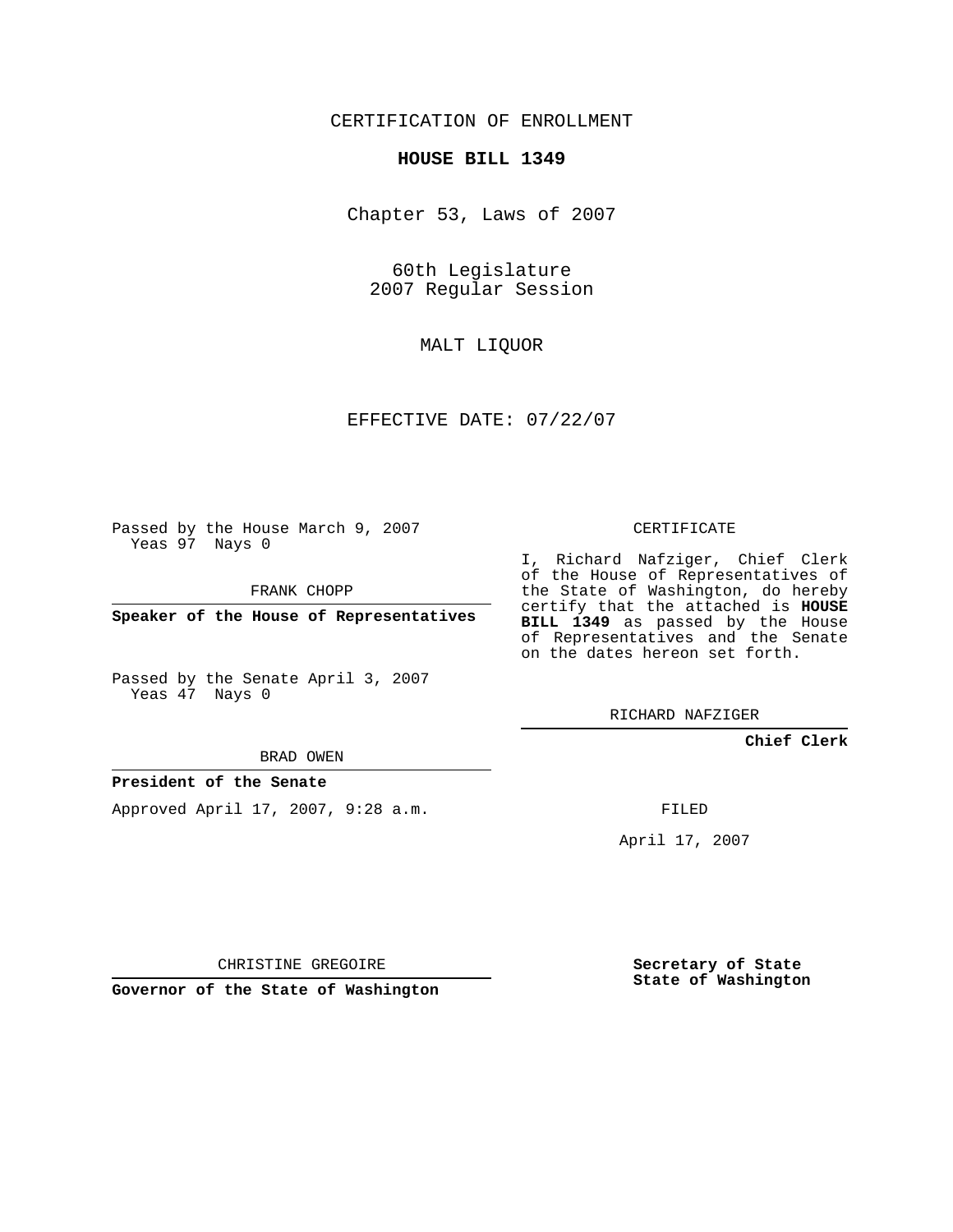## **HOUSE BILL 1349** \_\_\_\_\_\_\_\_\_\_\_\_\_\_\_\_\_\_\_\_\_\_\_\_\_\_\_\_\_\_\_\_\_\_\_\_\_\_\_\_\_\_\_\_\_

\_\_\_\_\_\_\_\_\_\_\_\_\_\_\_\_\_\_\_\_\_\_\_\_\_\_\_\_\_\_\_\_\_\_\_\_\_\_\_\_\_\_\_\_\_

Passed Legislature - 2007 Regular Session

**State of Washington 60th Legislature 2007 Regular Session By** Representatives Condotta and Wood

Read first time 01/17/2007. Referred to Committee on Commerce & Labor.

 AN ACT Relating to sale by spirit, beer, and wine licensees of malt liquor in containers that are capable of holding four gallons or more and are registered in accordance with RCW 66.28.200; and amending RCW 66.24.400, 66.28.200, and 66.28.220.

5 BE IT ENACTED BY THE LEGISLATURE OF THE STATE OF WASHINGTON:

 6 **Sec. 1.** RCW 66.24.400 and 2005 c 152 s 2 are each amended to read 7 as follows:

 (1) There shall be a retailer's license, to be known and designated as a spirits, beer, and wine restaurant license, to sell spirituous liquor by the individual glass, beer, and wine, at retail, for consumption on the premises, including mixed drinks and cocktails 12 compounded or mixed on the premises only((: PROVIDED, That)). 13 However, a hotel, or club licensed under chapter 70.62 RCW with overnight sleeping accommodations, that is licensed under this section may sell liquor by the bottle to registered guests of the hotel or club for consumption in guest rooms, hospitality rooms, or at banquets in 17 the hotel or club((: PROVIDED FURTHER, That)). A patron of a bona fide hotel, restaurant, or club licensed under this section may remove from the premises recorked or recapped in its original container any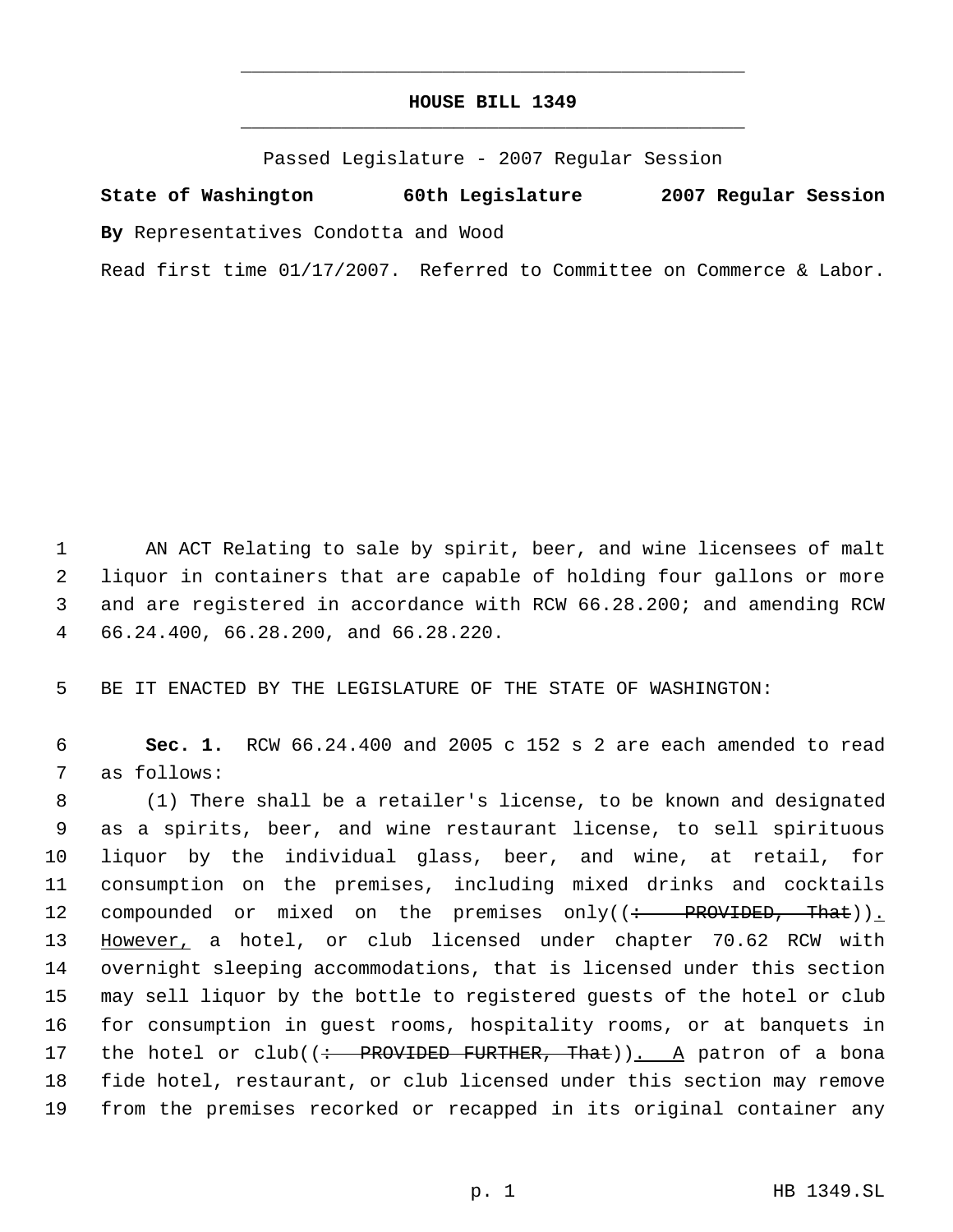portion of wine which was purchased for consumption with a meal, and registered guests who have purchased liquor from the hotel or club by the bottle may remove from the premises any unused portion of such liquor in its original container. Such license may be issued only to bona fide restaurants, hotels and clubs, and to dining, club and buffet cars on passenger trains, and to dining places on passenger boats and airplanes, and to dining places at civic centers with facilities for sports, entertainment, and conventions, and to such other establishments operated and maintained primarily for the benefit of tourists, vacationers and travelers as the board shall determine are qualified to have, and in the discretion of the board should have, a spirits, beer, and wine restaurant license under the provisions and limitations of this title.

 (2) The board may issue an endorsement to the spirits, beer, and wine restaurant license that allows the holder of a spirits, beer, and wine restaurant license to sell for off-premises consumption wine vinted and bottled in the state of Washington and carrying a label exclusive to the license holder selling the wine. Spirits and beer may 19 not be sold for off-premises consumption under this section, except as provided in subsection (4) of this section. The annual fee for the endorsement under this subsection is one hundred twenty dollars.

 (3) The holder of a spirits, beer, and wine license or its manager may furnish beer, wine, or spirituous liquor to the licensee's employees free of charge as may be required for use in connection with instruction on beer, wine, or spirituous liquor. The instruction may include the history, nature, values, and characteristics of beer, wine, or spirituous liquor, the use of wine lists, and the methods of presenting, serving, storing, and handling beer, wine, and spirituous liquor. The spirits, beer, and wine restaurant licensee must use the beer, wine, or spirituous liquor it obtains under its license for the sampling as part of the instruction. The instruction must be given on the premises of the spirits, beer, and wine restaurant licensee.

 (4) The board may issue an endorsement to the spirits, beer, and wine restaurant license that allows the holder of a spirits, beer, and wine restaurant license to sell for off-premises consumption malt liquor in kegs or other containers that are capable of holding four gallons or more of liquid and are registered in accordance with RCW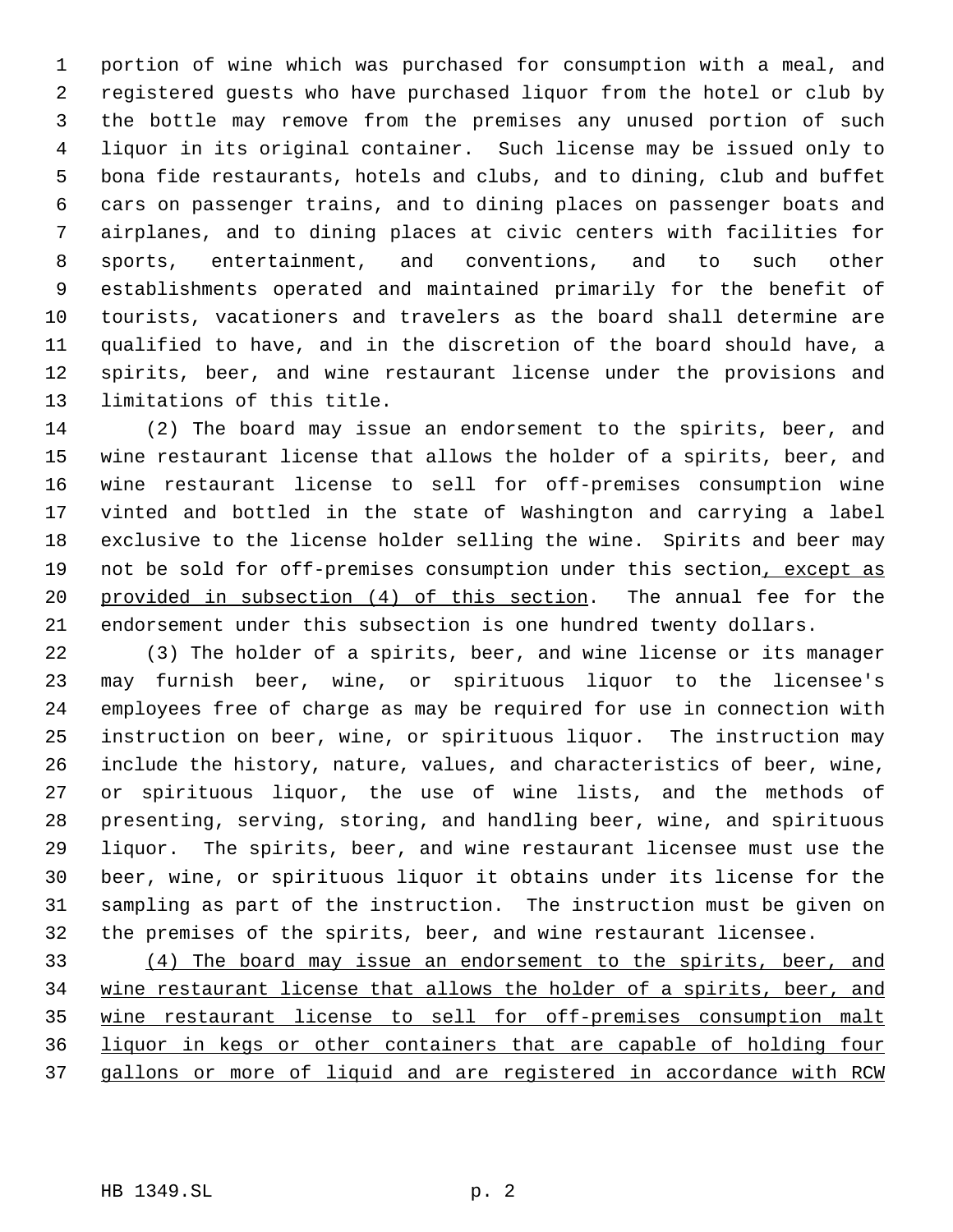66.28.200. The annual fee for the endorsement under this subsection is 2 one hundred twenty dollars.

 **Sec. 2.** RCW 66.28.200 and 2003 c 53 s 296 are each amended to read as follows:

 (1) Licensees holding a beer and/or wine restaurant or a tavern license in combination with an off-premises beer and wine retailer's license or licensees holding a spirits, beer, and wine restaurant 8 license with an endorsement issued under RCW 66.24.400(4) may sell malt liquor in kegs or other containers capable of holding four gallons or more of liquid. Under a special endorsement from the board, a grocery store licensee may sell malt liquor in containers no larger than five and one-half gallons. The sale of any container holding four gallons or more must comply with the provisions of this section and RCW 66.28.210 through 66.28.240.

 (2) Any person who sells or offers for sale the contents of kegs or other containers containing four gallons or more of malt liquor, or leases kegs or other containers that will hold four gallons of malt liquor, to consumers who are not licensed under chapter 66.24 RCW shall do the following for any transaction involving the container:

 (a) Require the purchaser of the malt liquor to sign a declaration and receipt for the keg or other container or beverage in substantially the form provided in RCW 66.28.220;

 (b) Require the purchaser to provide one piece of identification pursuant to RCW 66.16.040;

 (c) Require the purchaser to sign a sworn statement, under penalty of perjury, that:

 (i) The purchaser is of legal age to purchase, possess, or use malt liquor;

 (ii) The purchaser will not allow any person under the age of twenty-one years to consume the beverage except as provided by RCW 66.44.270;

 (iii) The purchaser will not remove, obliterate, or allow to be removed or obliterated, the identification required under RCW 66.28.220 to be affixed to the container;

 (d) Require the purchaser to state the particular address where the malt liquor will be consumed, or the particular address where the keg or other container will be physically located; and